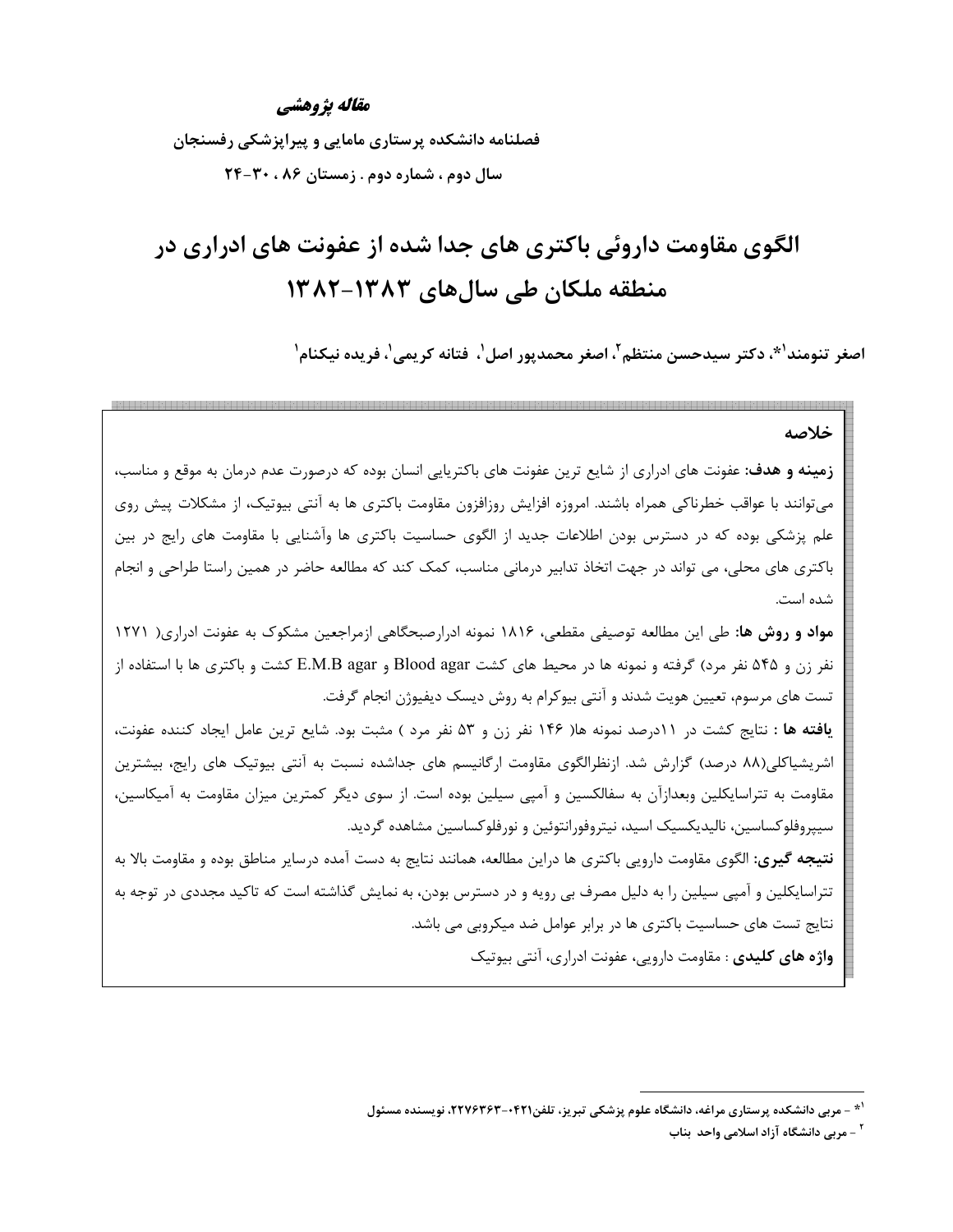#### مقدمه

عفونت های ادراری بعداز عفونت هـای تنفـسی از شـایع تـرین عفونت های باکتریال بوده که سالیانه گریبانگیر میلیون هـا نفـر بوده و به شکل کلونیزاسیون بی علامت و یا عفونت علامت دار همراه با تهاجم میکروبے و ایجـاد التهـاب در سـاختار دســتگاه ادراری می باشد. علائم و نشانه های آن بر حسب سـن و جـنس متفاوت است. عوامل مستعد كننـده متعـددى، شـانس ابـتلا بـه عفونت های ادراری را افزایش می دهد و عدم درمـان بـه موقـع، موجب ضایعاتی در دستگاه ادراری وتناسلی، سپتی سمی و... می گردد[۱،۲]. اگرچه بشر امروزی بـرای انهـدام بـاکتری هـای بیماری زا، عوامل ضدمیکروبی متعـددی را دراختیـار دارد ولـی دانشمندان باز هـم جـستجو بـراى كـشف آنتـى بيوتيـك هـاى جدیدوبهتررا ادامه می دهند[۳]. به دلیل ایـن کـه میکـروب هـا بــراي تطبيـــق بـــامحيط خـــصومت آميـــز، توانـــايي ويـــژه اي دارندهرچندکه عده زیادی ازمیکروب ها قبل از برقرارشدن خط تطبیق(آداپتاسیون)، تلف خواهند شـد ایـن تطبیـق بـه صـورت مقاومت دارويے بروز مے كنـد كـه ايـن عمـل بـا تغيييـرات درفیزیولـوژی – مورفولـوژی و ژنتیـک بـاکتری تـوام بـوده و بـا مکانیسم های مختلف اتفاق می افتد ، ترشـح آنـزیم هـا توسـط باكترى براى تخريب داروى فعال(مانند ترشح بتالاكتاماز توسط استافیلوکوک های مقاوم به پنی سیلین G)، تغییـر نفوذپــذیری غشاء به دارو در باکتری(مانند مقاومت بـه پلـی میکـسین هـا)، تغییر مسیر متابولیسم درباکتری (مانند مقاومت به سولفانامید) و... از جمله این مکانیسم ها است ، هر چند حفـظ سـطح بـالای دارو در بافت ها به منظور مهار باکتری های اولیه و باکتری هـای جهش يافته نسل اول، تجويز همزمان دو داروكه مقاومت متقاطع نداشته باشند و هرکدام بروز مقاومت به دیگری را به تـاخیر مـی اندازند (مثل ریفامپین وایزونیازیـددردرمان سـل) و جلـوگیری از قرارگرفتن میکروارگانیسم در معرض یک داروی با ارزش ازطریق كاهش مصرف آن، از اقداماتي است كه به وسيله آن ها مي تـوان پیدایش مقاومت دارویی درعفونت هـا را بـه حـداقل رسـاند امـا باکتری ها، به عنـوان یـک موجـود زنـده، زیرکانـه، هوشـمندانه

ومدبرانه براي بقاء خود، تلاش كرده وباهرمحيط خـصومت آميـز، مبارزه می کنند ونه تنها با روش های مختلف به داروهـا، مقـاوم شده بلكه روزبروز روش هاى فرارازسيستم ايمنى بـدن انـسان را برای خود متنوع تر می سازند و امروزه پیدایش سوش های مقاوم باکتری ها به آنتی بیوتیک یک پدیده عـادی اسـت[۴،۵]. دراین میان، عفونت های ادراری یکی ازعمده ترین علـل مـصرف آنتی بیوتیک بوده ومصرف بی رویـه و ناصـحیح دارو مـی توانـد منشاء بخش عمده ای ازمشکلات باشد[۶].

با توجه به شیوع بالای این عفونت ها و مقاومت عوامـل عفـونی ادرار نسبت به آنتی بیوتیک های رایج در درمـان عفونـت هـای مجاری ادراری، مطالعـه و تعیـین طیـف بـاکتری هـای مـوثر در عفونت های ادراری و تعیین الگوی حساسیت و مقاومت آنتبی بیوتیکی باکتریهای جداشده کاملاً ضروری است[۷] و مطالعـه حاضر در همین راستا و هدف، طراحی و اجرا شده است.

### مواد و روشها

طی این مطالعه توصیفی مقطعی، درمدت یک سال ۱۸۱۶ نمونه ادرار صبحگاهی و به صورت Midstream sample جهت کشت از مراجعین به دست آمـد. مـراجعین از منـاطق مختلـف حـوزه شهری و روستایی منطقـه بـوده و براسـاس ارجـاع پزشـكان متخصص وعمومی و با توجه به توزیع و محدویت آزمایشگاههـای تشخیص طبی منطقه حدود ۸۰ درصد مراجعین بـرای تـشخیص عفونت های احتمالی دراین مطالعه شرکت داشتند. مراجعین بـه صورت كاملاً تـصادفي وصـرفا براسـاس مراجعـه داوطلبانـه و بـا درخواست پزشک معالج انتخـاب شـدند. در تمـامى مـوارد، روش صحیح نمونه گیری و شرایط استریل درگرفتن نمونه هـا رعایـت شد. نمونه ها در محیط هـای کـشت Blood agar و E.M.B agar کشت و به مدت ۲۴ ساعت دردمای ۳۷ درجـه سـانتیگراد گرمخانه گذاری شد و در مواردی که لازم بود مـدت گـرمخانـه گذاری اضافه گردید. بعد از گرم خانه گذاری محیطهای کشت از نظر رشد باکتری مورد بررسی و شمارش کلنے گردیـد با روشهسای روتسین و بسا آزمایسشات بیوشسیمیایی ازجملسه كاتالاز،اكـسيداز،DNase ، تخميـر قنـدها،كواكولاز، متيـل رد،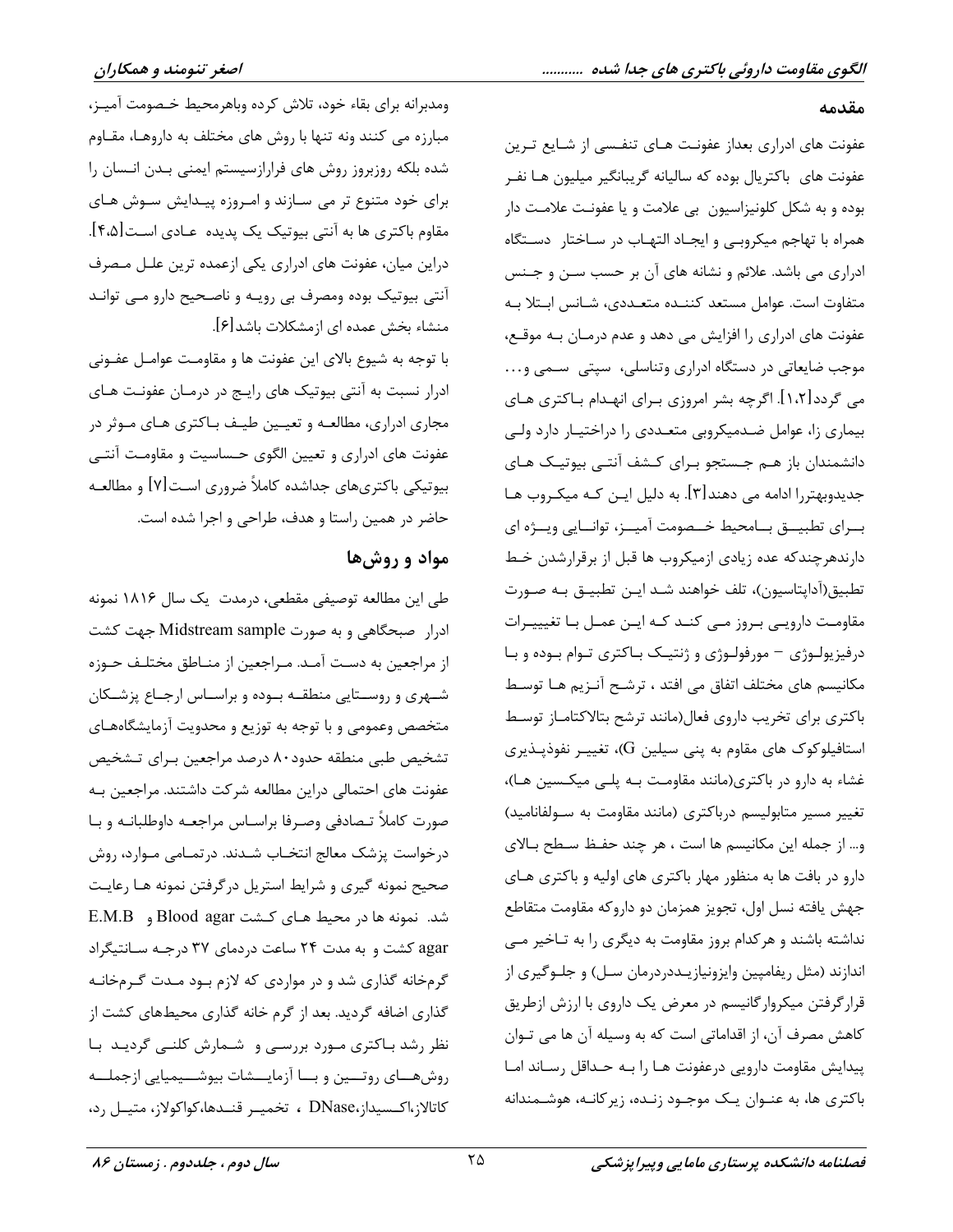نیتروفورانتـوئین، نورفلوكـساسین و سفیكـسیم بـا واحـدهای

استاندارد مورداستفاده قرارگرفت که همگی از یادتن طب تهیـه

در این مطالعه، در مدت یک سـال ۱۸۱۳ نمونـه ( ۱۲۷۱ نفـر

زن و۵۴۲ نفر مرد) از مراجعین مـشکوک بـه عفونـت ادراری بـه

دست آمد که از این تعداد، نتایج کـشت در ۱۶۱۷ مـورد منفـی

(۱۲۲۵ نفر زن و ۴۹۲ نفر مرد ) ودر ۱۹۹ مورد ( ۱۴۶ نفر زن و

۵۳ نفر مرد ) مثبت گزارش شد. طبق این نتایج، درصد ابـتلای

زنان بیشتر بود (۲/۷۵ برابر). در بررسی عوامـل ایجـاد کننـده

عفونت، E. Coli شايع ترين باكترى ( ١٧۵ مورد : ٨٨ درصد )

و پس از آن کلبـسیلا (۱۰ مـورد: ۵ درصـد) و اسـتافیلوکوکوس

کواکولاز منفی (۶ مورد : ۳درصد) و پروتئوس (۳ مورد :۱/۵

درصد) قرار داشتند. نتایج نشان داد فقط از ۳درصـد نمونـه هـا،

استافیلوکوکوس کواکولاز منفی جدا شده است که همگی متعلق

به بيماران زن بود . هم چنين در هـردو جـنس E. Coli شـايع

ترین، و پروتئوس کمترین باکتری جدا گزارش شده است(جدول

شده بود[۸].

نتايج

اندول و... شناسایی در روی باکتری هـا انجـام گرفـت .درایـن تحقيق از محيطهاي كـشت بـلاد اگـار، E.M.B اگـار، مـانيتول سـالت اگـار، سـيمون سـيترات، SIM ،MR/VP ،TSI ليـزين دکربوکسیلاز و سایر محیطهـای افتراقـی اسـتفاده شـد. تمـامی محیط های کشت از کارخانه های مدیا تهیه شدند. آنتی بیوگرام وتست حساسیت سنجی باکتری ها نسبت به آنتی بیوتیک ها در محــيط مولرهينتــون اگــار و بــه روش ديــسک ديفيــوژن و Kirby\_Bauer بر طبق استانداردهای WHO و اصول کمیته بين المللـى بـاليني آزمايــشكاهي NCCLS ( National Committee for Clinical Laboratory Standard) صورت يـذيرفت. در ايـن روش جهـت بدسـت آوردن نتيجـه اسـتاندارد عوامل مداخله گر از جمله نوع محیط کشت ، میـزان میکـروب تلقیح شده بـه محـیط، دوره انکوباسـیون و دمـا، انـدازه گیـری صحيح هاله شـفاف(Zone ) و… كنتـرل گرديـد[۷]. سـويههـاي میکروبی بعد از تنظیم کدورت با استاندارد مـک فارلنـد بـر روی محیط مولرهینتون اگار دارای ضخامت ۴ میلـی متـر تلقـیح و سپس دیسک گذاری گردید. دیسکهای مختلف ازجملـه آمپـی ســــيلين، تتراســــايكلين، سفالكــــسين ، كوتريموكــــسازول، كوتريموكسازول، جنتامايسين، آميكاسين ، سيپروفلوكـساسين،

استافیلو کوک باكترى انترو باكتر كلبسيلا پروتئوس E.Coli جمع كواكولاز منفى د, صد تعداد د, صد تعداد د, صد تعداد د, صد تعداد د, صد تعداد تعداد جنس در صد  $YY/F$ 148  $\lambda \cdot \cdot$ ۶  $\mathbf{r}\mathbf{r}/\mathbf{r}$ ۶. ٣  $\zeta$ . ۶  $Yf/Y$  $14.$  $\lambda$ زن  $Y919$  $\Delta \mathbf{r}$  $99/1$  $\mathsf{r}$  $\mathfrak{r}$ .  $\mathsf{r}$  $\mathfrak{r}$ .  $\mathbf{r}$  $Y\Delta/\Lambda$  $f \Delta$  $\ddot{\phantom{0}}$  $\ddot{\phantom{0}}$ مر د  $\cdots$  $199$ ٣ ۶  $1/\Delta$ ٣  $Y/\Delta$  $\lambda$  $\lambda \lambda$  $1<sub>V</sub>$ Δ  $\Lambda$ جمع

جدول ۱: نتایج کشت ادرار مثبت به تفکیک باکتری و جنس در منطقه ملکان

شماره ۱).

میزان مقاومت به آمیکاسین، سیپروفلوکساسین، نالیدیکـسیـک اسيـد، نيتروفورانتوئين و نورفلوكساسين مشاهده گرديـد(جـدول شماره ۲).

ازنظرالگوی مقاومت ارگانیسمهای جـدا شـده نـسبت بـه آنتـی بیوتیک های رایج بیشترین مقاومت به تتراسایکلین و بعداز آن به سفالکسین و آمپی سیلین بوده است. از سوی دیگـر کمتـرین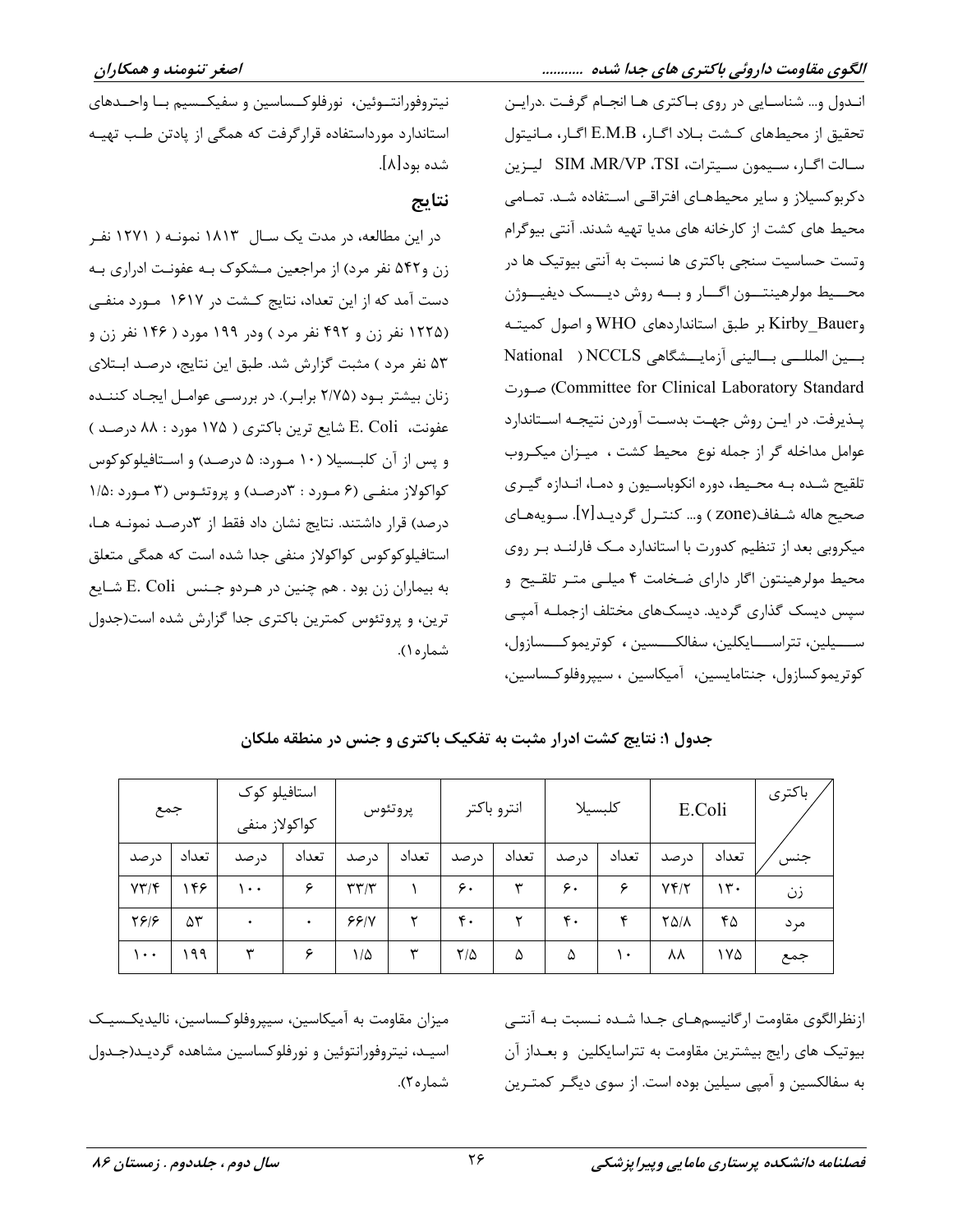| ساير آنتى<br>بيوتيك ها# | امپی سیلین | تتراسايكلين | سفالكسين | كوتريموكسازول | جنتامايسين | دارو<br>باكترى |
|-------------------------|------------|-------------|----------|---------------|------------|----------------|
| $\cdots$                | ٧٠         | ۵۱          | ۶۸       | ٨٠            | ۱۰۰        | E.Coli         |
| $\cdots$                | ۷۵         | ٣٩          | ۶۵       | ٨۵            | ٩.         | كلبسيلا        |
| $\cdots$                | ٨۶         | ۴٢          | ۶١       | ۶۵            | ٨٩         | انتروباكتر     |
| $\cdots$                | ٧٨         | ۵۶          | ۶۴       | ٧٢            | $\cdots$   | پروتئوس        |
| $\cdots$                | ٢٠         | ۵۸          | ٧٠       | ۷۵            | ۱۰۰        | استافيلوكك     |
|                         |            |             |          |               |            | كواكولازمنفى   |

| جدول۲: درصدحساسیت باکتری های جدا شده از عفونت های ادراری به آنتی بیوتیک ها در منطقه ملکان |  |  |
|-------------------------------------------------------------------------------------------|--|--|
|-------------------------------------------------------------------------------------------|--|--|

\* = آميكاسين ، سيپروفلوكساسين، نيتروفورانتوئين ، نورفلوكساسين ، سفيكسيم

مطابق نتایج جدول(٢) الگوی مقاومت داروئی به تفکیک باکتری جدا شده از نمونه ها در این مطالعـه مــورد بررســی قــرار گرفتــه است که اختلاف معنی داری درمقایسه با هم نداشتند.

ىحث

نتايج اين مطالعه نشان داد كه شيوع عفونت در جـنس مونـث، بیشتر (۱۴۶ مورد ۷۳درصد) و نـسبت جـنس مونـث بـه مـذکر حدود ۲/۷۵ برابر بوده است. که در مطالعات محققین دیگـر نیـز نتایج مشابهی به دست آمده است. دراین میان می توان به نتایج مطالعات میلانی وهمکاران اشاره کرد کـه میـزان عفونـت ادراری درزنان را ۷۳/۱درصد گزارش کرده اند[۹]. هم چنین میتوان آن را به اختلافات آناتومیک و فیزیولوژیک دستگاه ادراری تناسلی نیز نسبت داد. این موضوع اهمیت مطالعه و بررسی ویژه بهداشت زنان را تائید می کند. این درحالی است کـه بهـشتی وهمکـاران میزان عفونت هـای ادراری ناشـی از عفونـت بیمارسـتانی را در مردان بیشتر گزارش کردند $[\,\cdot\,]\,.$ هم چنین شایع ترین بـاکتری جداشــده از نمونــه هــا درايــن مطالعــه E.Coli (۱۷۵ مــورد : ٨٨درصد ) بوده كه ايـن نتـايج بـا مطالعـات ديگـر، هـمخـواني دارد[۹و۱۰ ] لذا بررسي هاي ويژه E.Coli به خـصوص بررسـي مکانیسم های مقاومت داروئی در درمـان صـحیح عفونـت هـای ادراری حائزاهمیت است[۱۴و۱۱]. بر اساس نتایج ایـن مطالعـه

فقط ۱۱درصد نمونه های کشت شده برای رشد بـاکتری، مثبـت بود کـه ايــن موضــوع در نتــايج ســاير مطالعــات هــم مــشهود است[۳و۹]. بنابر این با توجه به حجم بالای نمونه ها و هزینه بالا و اتلاف وقت زياد در كشت وتشخيص و درمان صحيح مطالعه، بررسی یک آزمایش و تکنیک غربـالگـری سـاده و کـم هزینـه، کمک کننده خواهد بود هم چنین این موضوع نـشان مـی دهـد حدس اولیه پزشکان مبنی بر عفونت ادراری در۸۹ درصد مـوارد توسط آزمایشگاه تایید نمی شود واهمیت این موضوع، زمـانی دو چندان میشود که پزشک قبـل از دریافت جـواب آزمایـشگاه، درمان آنتی بیوتیک را شروع کرده باشد پس این موضوع، بخـش عمده ای از تجویزهای نابجای آنتی بیوتیک را تشکیل مـی دهـد که کنترل آن می تواند در کاهش مقاومت دارویـی، بـسیار مـوثر باشد. الگوی مقاومت داروئی باکتری هـا درایـن مطالعـه هماننـد نتايج به دست آمده در سـاير مطالعـات[ ١٣و١٨و١٨] بـوده كـه مقاومت بالا به تتراسایکلین و آمپی سیلین به دلیل مصرف بـی رویـه و در دسـترس بـودن و کمتـرین مقاومـت بـه آمیکاسـین، سيپروفلوكـــساسين، ناليديكـــسيک اســـيد، نيتروفورانتـــوئين و نورفلوکساسین وجود داشت. بررسی مقایسه ای مقاومت داروئی در باکتری های مختلف، اختلاف معنی داری نـشان نـداده و در اغلب باکتری ها، مقاومت بالا برای تتراسایکلین و آمپـی سـیلین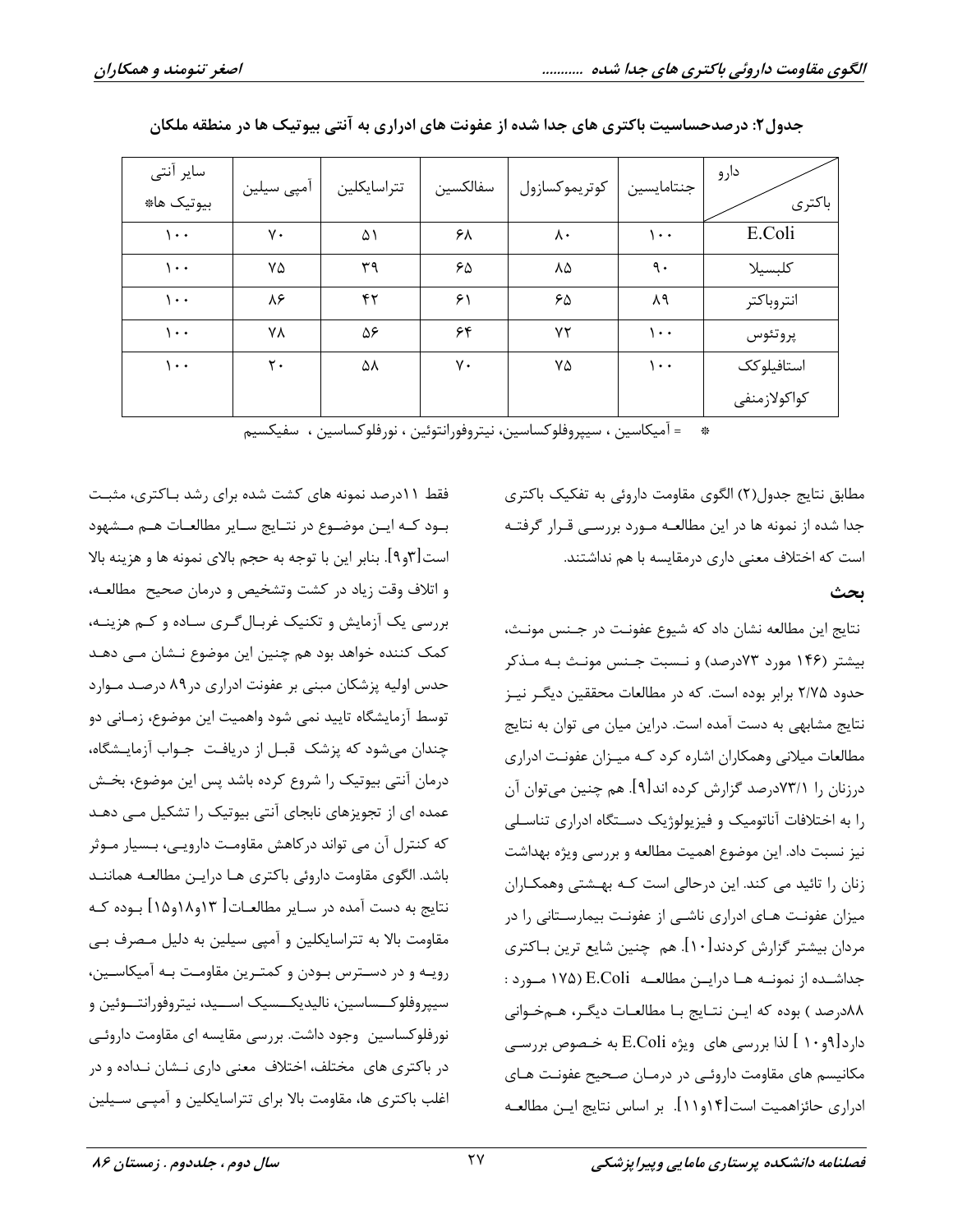٢- قدم لي پ، مخلصي پ. بررسي باكتريال وحساسيت آنتي بیوتیکی درعفونت های ادراری نوزادان وکودکان طب و تزکیه، شماره ۲۷، ۱۳۷۸، ص۸تا۱۴.

3-Ozbakkaloglu B, Gulay M, Gazi H, Sezgin C, Surucuoglu S, Kurutepe S. Increasing antimicrobial resistance in Escherichia coli isolates from community-acquired urinary tract infections during 1998-2003 in Manisa, Turkey. Japan J Infect Dis, 2005Jun; 58(3):159-61.

4-Hernandez P. Microbial resistance antibiotics used to treat urinary tract infection in Mexican children proc. West Pharmacol Soc.  $2004; 47:120-1.$ 

5-Milo G, Katchman EA, Paul M, Christiaens T, Baerheim A, Leibovici L. Duration of treatment for uncomplicated antibacterial urinary tract infection in women. Cochrane

Database Syst Rev, 2005Apr; 18(2):CD004682. 6-Schooff M, Hill K. Antibiotics for recurrent urinary tract infections. Am Family Physician, 2005Apr; 71(7):1301-2.

7-Zorc JJ, Kiddoo DA, Shaw KN, Diagnosis and management of pediatric urinary tract infections. Clin Microbial Rev. 2005Apr; 18(2):417-22.

8-Baron  $EJ_{\rm A}$ Finegold SM. Diagnostic Microbiology, Methods for testing antimicrobial effectiveness, Mosby; California, 8<sup>th</sup> Edition 1990, pp: 171-194.

۹- میلانی م، نهایی م و همکاران. بررسی باکتری های جدا شده از عفونت های ادراری در برابر آنتی بیوتیک های رایج طی سالهای ۱۳۷۷-۱۳۸۴. علوم دارویی، دانشکده داروسازی تبریز، شماره ۴، ۱۳۸۶،ص ۴۷-۵۳.

١٠- بهشتي ف، رحمتي الف وهمكاران. مقايسه حداقل غلظت مهارکنندگی آنتی بیوتیک های شایع برروی سویه های اشرشیا کلی ایزوله شده از عفونت های دستگاه ادراری دربیماران سرپایی وبستری ، مجله پزشکی دانشگاه علوم پزشکی تبریز ، دوره ۲۷ ، شماره ۳، ۱۳۸۴ ص ۲۷-۳۱.

وجود داشت[۱۴،۱۹]. تنها نقطه قابل ذكـر، ايــن كـه بــالا بــودن مقاومت به آمیے سیلین در استافیلوکک کواکولازمنفی نسبت به ساير عوامل پاتوژن، معنى دار بود $p<\cdot$ ۰/۰  $\infty$ ). هم چنين تمـامى سوش های ایزوله شده استافیلوکک کواکولازمنفی متعلق به نمونه های زنان بوده واز هیچکدام از نمونه های گرفته شـده از مـردان، استافیلوکک کواکولاز منفی جدا نشد.

باتوجه به مطالب بالا پیشنهادات زیر ضروری به نظر می رسد: ۱- به دلیل پیدایش مقاومت بالا و روز افزون به آنتی بیوتیک هـا بررسی منابع جدید داروهای ضد میکروبی کاملا ضروری است. ۲- با توجه به متفاوت بودن الگوی مقاومت داروئی در باکتری هـا و وجود عوارض استفاده نابجـاي داروهـا انتخـاب آنتـي بيوتيـك براساس نتايج آنتي بيوكرام انجام كيرد.

۳- به دلیل مقاومت بالا برای تتراسایکلین و آمیی سیلین بررسے علل موضوع و تجدید نظر در مصرف بی رویـه ایــن داروهـا کــاملاً ضروری است.

۴-بالابودن میزان عفونت ادراری ومقاومت داروئے، در زنان در مقايسه با مردان توجه ويژه به زنان رادر چنــين مطالعــاتي تأييــد مے کند.

۵-به دلیل پایین بودن میزان نتایج کـشت مثبـت درمقایـسه بـا حجــم بــالاي مــراجعين وجــود يــك آزمــايش غربــالگرى (Screening) ضروری و از نظر اقتصادی مقرون به صرفه بـوده وشروع درمان صحيح را تسريع نموده وبه طور گسترده از تجـويز ومصرف نابجاي آنتي بيوتيك و شيوع مقاومت خواهد كاست. **نتیجه گیری :** الگوی مقاومت دارویی باکتری هادراین مطالعه همانند نتايج به دست آمده درساير مناطق بوده و مقاومت بالا به تتراسایکلین و آمپی سیلین را به دلیل مصرف بی رویه و در دسترس بودن به نمایش گذاشته است که تاکید مجددی در توجه به نتایج تست های حساسیت باکتری ها در برابر عوامل ضدمیکروبی و عنایت به پیشنهادات ارائه شده فوق، می باشد.

منابع

1-Guven A. Intramuscular antibiotic treatment of urinary tract infection. Indian J Pediatr,. 2004 Nov: 71(11): 979-81.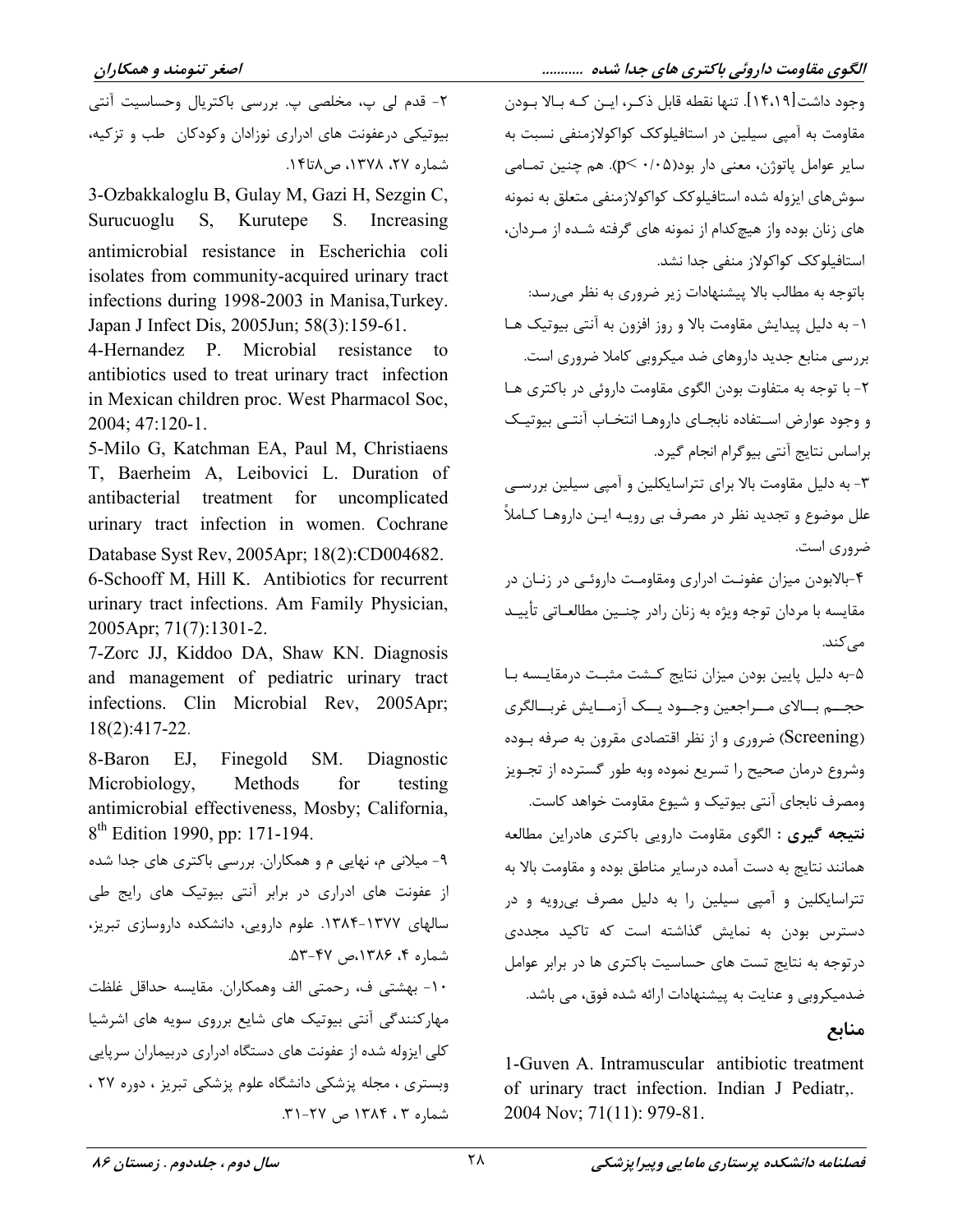16-Karaca Y, Coplu N, Gozalan A, Oncul O, Citil BE, Esen B. Co-trimoxazole and quinolone resistance in Escherichia coli isolated from urinary tract infections over the last 10 years. Int J Antimicrob Agents, 2005Jul;  $26(1):75-7.$ 

17-Katosova LK, Zorkin SN, Alekhina VM, Chashchina IL, Abramov KS. Resistance of urinary tract infection pathogens and choice of antibacterial therapy in pediatric urologic practice. Antibiot Khimioter, 2004; 49(11):34-9.

18-Lorente Garin JA, Placer Santos J, Salvado Costa M, Segura Alvarez C, Gelabert-Mas AAntibiotic resistance transformation  $in$ community-acquired urinary infections. Rev Clin Esp, 2005Jun; 205(6):259-64.

19-Anandkumar H. Kapur Increasing prevalence of antibiotic resistance and multi drug resistance among Uropathogens. J Commun Dis, 2003Jun;  $35(2):102-8.$ 

11-Blomberg B, Olsen BE, Hinderaker SG, Langeland N, Gasheka P, Jureen R, Kvale G, Midtvedt T. Antimicrobial resistance in urinary bacterial isolates from pregnant women in rural Tanzania. J Infect Dis, 2005; 37(4):262-8.

12-Fritzsche M, Ammann RA, Droz  $S_{-}$ Bianchetti MG, Aebi C. Changes  $in$ antimicrobial resistance of Escherichia coli causing urinary tract infections in hospitalized children, Eur J Clin Microbiol Infect Dis, 2005Mar; 24(3): 233-5.

13-Junguera S, Loza E, Baguero C. Changes in the antimicrobial susceptibility of Escherichia coli isolates from nosocomial versus community-acquired urinary tract infections. Enferm Infecc Microbiol Clin. 2005Apr; 23(4): 197-201.

14-Wagenlehner FM, Naber KG. Antibiotic treatment for urinary tract infections Expert Rev anti infec Ther, 2004Dec; 2(6):923-31.

15-Dromigny JA, Nabeth P, Juergens-Behr A, Perrier-Gros-Glaude JD. Risk factors for antibiotic-resistant Escherichia coli isolated from community-acquired urinary tract infections in Dakar, Senegal. J Antimicrob Chemother, 2005Jul; 56(1):236-9.